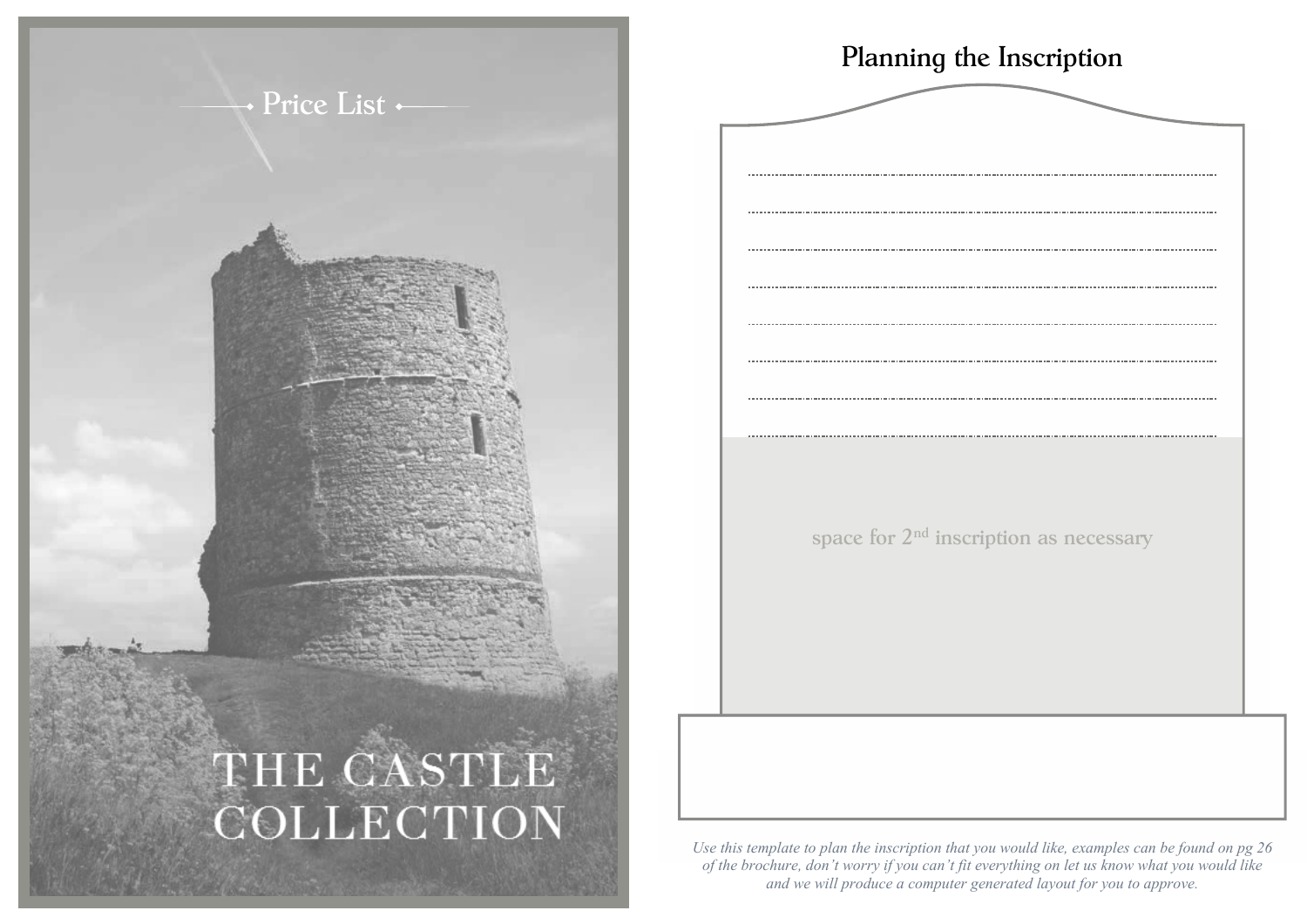| Page<br>No. | <b>Memorial</b><br><b>Name</b> | Lawn<br><b>Memorial</b> | <b>Woodside</b><br><b>Ashes</b> | <b>Sutton Rd</b><br><b>Ashes</b> | Churchyard<br><b>Ashes</b> |
|-------------|--------------------------------|-------------------------|---------------------------------|----------------------------------|----------------------------|
|             | <b>Included Lettering</b>      | <b>100 Letters</b>      | <b>50 Letters</b>               | <b>50 Letters</b>                | <b>50 Letters</b>          |
|             | <b>Granite Memorials</b>       |                         |                                 |                                  |                            |
| 12          | <b>Halton</b>                  | £1267.00                | £893.00                         | £648.00                          | £548.00                    |
|             | <b>Bowes</b>                   | £1240.00                | £870.00                         | £635.00                          | £540.00                    |
|             | <b>Isel</b>                    | £1254.00                | £882.00                         | £641.00                          | £544.00                    |
|             | <b>Gleaston</b>                | £1048.00                | £716.00                         | £549.00                          | N/A                        |
|             | <b>Thornbury</b>               | £1002.00                | £679.00                         | £529.00                          | £468.00                    |
|             | <b>Netley</b>                  | £1250.00                | £878.00                         | £639.00                          | £543.00                    |
|             | <b>Granite Memorials</b>       |                         |                                 |                                  |                            |
| 13          | <b>Stanhope</b>                | £1525.00                | £1099.00                        | £761.00                          | £625.00                    |
|             | Heddingham                     | £1477.00                | £1060.00                        | £740.00                          | £611.00                    |
|             | Rowton                         | £1668.00                | £1213.00                        | £825.00                          | £668.00                    |
|             | Leybourne                      | £1412.00                | £1008.00                        | £711.00                          | £591.00                    |
|             | <b>Sandgate</b>                | £1419.00                | £1014.00                        | £714.00                          | £593.00                    |
|             | <b>Kirtling</b>                | £1224.00                | £857.00                         | £628.00                          | £535.00                    |
|             | <b>Natural Stones</b>          |                         |                                 |                                  |                            |
| 14          | <b>Eynsford</b>                | £1165.00                | £810.00                         | £601.00                          | £517.00                    |
|             | Chilham                        | £1320.00                | £934.00                         | £670.00                          | £564.00                    |
|             | <b>Starkey</b>                 | £1070.00                | £733.00                         | £559.00                          | £489.00                    |
|             | Kingsgate                      | £2608.00                | £1967.00                        | £1243.00                         | £950.00                    |
|             | <b>Cresswell</b>               | £1214.00                | £849.00                         | £623.00                          | £532.00                    |
|             | <b>Norham</b>                  | £1787.00                | £1309.00                        | £878.00                          | £704.00                    |
|             | <b>Natural Stones</b>          |                         |                                 |                                  |                            |
| 15          | <b>Hanwell</b>                 | £1694.00                | £1180.00                        | £872.00                          | £748.00                    |
|             | <b>Danby</b>                   | £1145.00                | £794.00                         | £592.00                          | £511.00                    |
|             | Walden                         | £1377.00                | £980.00                         | £696.00                          | £581.00                    |
|             | <b>Somerton</b>                | £1342.00                | £905.00                         | £654.00                          | £553.00                    |
|             | <b>Alnwick</b>                 | £1320.00                | £934.00                         | £559.00                          | £489.00                    |
|             | <b>Dover</b>                   | £1402.00                | £1000.00                        | £707.00                          | £588.00                    |

| Page<br>No.              | <b>Memorial Name</b>      | Lawn<br><b>Memorial</b> | Woodside<br><b>Ashes</b> | <b>Sutton Rd</b><br><b>Ashes</b> | Churchyard<br><b>Ashes</b> |
|--------------------------|---------------------------|-------------------------|--------------------------|----------------------------------|----------------------------|
|                          | <b>Included Lettering</b> | <b>100 Letters</b>      | <b>50 Letters</b>        | <b>50 Letters</b>                | <b>50 Letters</b>          |
| <b>Granite Memorials</b> |                           |                         |                          |                                  |                            |
| 16                       | <b>Helmsley</b>           | £1128.00                | N/A                      | N/A                              | N/A                        |
|                          | Pembridge                 | £1059.00                | £725.00                  | £554.00                          | £485.00                    |
|                          | <b>Rochester</b>          | £1150.00                | £798.00                  | £595.00                          | £513.00                    |
|                          | <b>Cromwell</b>           | £1377.00                | £980.00                  | £696.00                          | N/A                        |
|                          | Oxburgh                   | £1432.00                | £1024.00                 | £720.00                          | £597.00                    |
|                          | Cawood                    | £1249.46                | £878.00                  | £639.00                          | £543.00                    |
|                          | <b>Natural Stones</b>     |                         |                          |                                  |                            |
| 17                       | <b>Etonbury</b>           | £1316.00                | N/A                      | £668.00                          | N/A                        |
|                          | <b>Dalston</b>            | £1048.00                | £716.00                  | £550.00                          | £482.00                    |
|                          | <b>Broughton</b>          | £1261.00                | £887.00                  | £644.00                          | £546.00                    |
|                          | Ravensworth               | £1154.00                | £802.00                  | £597.00                          | £514.00                    |
|                          | Windsor                   | £1272.00                | £895.00                  | £649.00                          | N/A                        |
|                          | <b>Clitheroe</b>          | £1236.00                | N/A                      | N/A                              | N/A                        |
| <b>Natural Stones</b>    |                           |                         |                          |                                  |                            |
| 18                       | <b>Porchester</b>         | £1471.00                | £1055.00                 | £342.00                          | £609.00                    |
|                          | Longthorpe                | £1132.00                | £784.00                  | £587.00                          | N/A                        |
|                          | Greystoke                 | £1323.00                | £936.00                  | £672.00                          | £564.00                    |
|                          | Lydford                   | £1044.00                | £713.00                  | £548.00                          | £481.00                    |
|                          | <b>Penrith</b>            | £1271.00                | £895.00                  | £649.00                          | £549.00                    |
|                          | <b>Sherborn</b>           | £1293.00                | £913.00                  | £658.00                          | £556.00                    |
| <b>Granite Memorials</b> |                           |                         |                          |                                  |                            |
| 19                       | <b>Carlisle</b>           | £1492.00                | £1072.00                 | £747.00                          | N/A                        |
|                          | <b>Bamburgh</b>           | £1354.00                | £961.00                  | £685.00                          | N/A                        |
|                          | <b>Newbury</b>            | £1146.00                | £795.00                  | £593.00                          | N/A                        |
|                          | <b>Midford</b>            | £1125.00                | £996.00                  | £705.00                          | £587.00                    |
|                          | <b>Amberley</b>           | £1145.00                | £925.00                  | £593.00                          | N/A                        |
|                          | <b>Clearwell</b>          | £1325.00                | £925.00                  | £750.00                          | N/A                        |